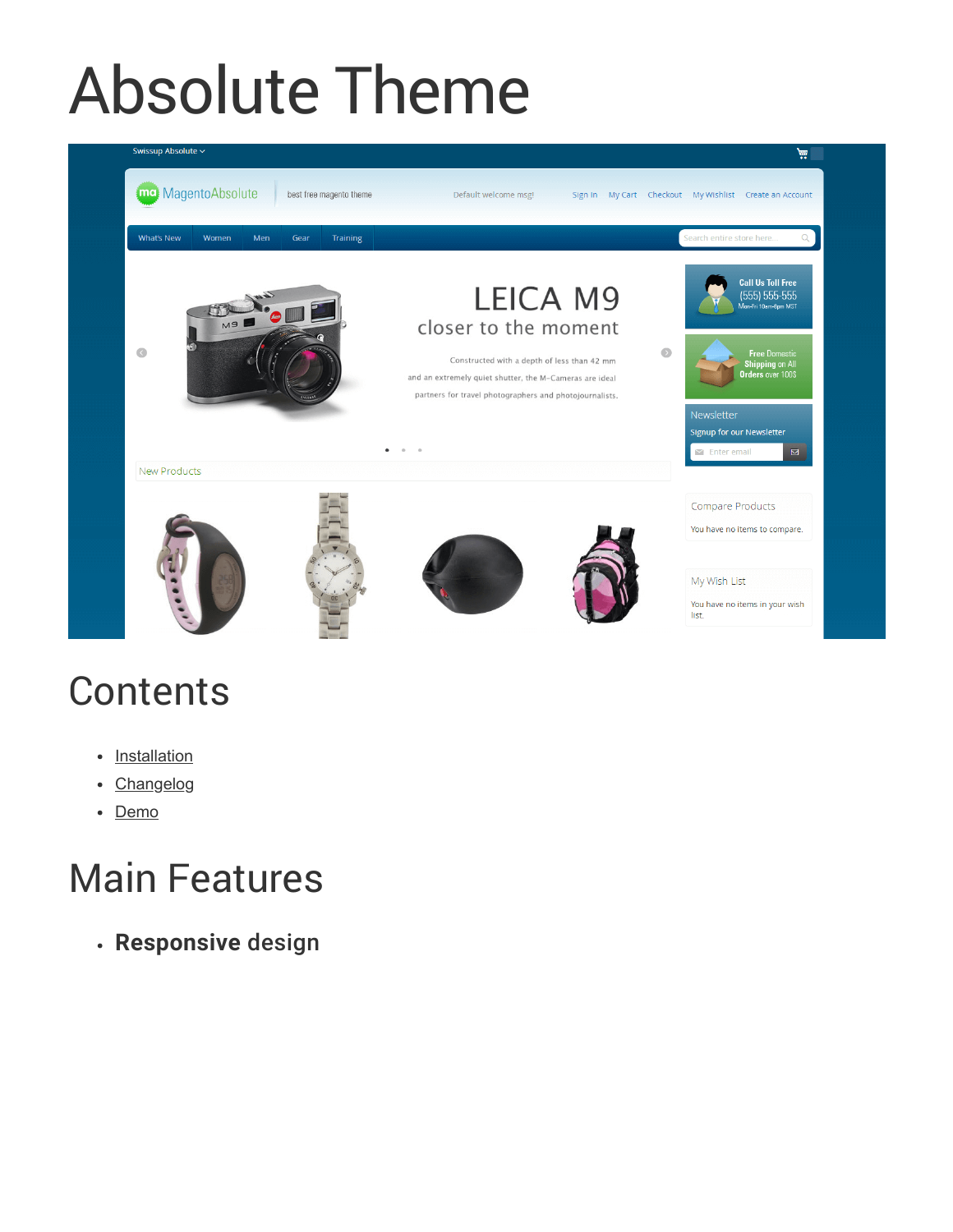

As we're using all advantages of **Magento2 LUMA** theme **Absolute template** has fully responsive markup and can be used at all screen sizes.



### **Slick Carousel** sliders *(optimized for touchscreen)*

 $\odot$ 

This carousel tool is integrated in **Absolute** theme and can be used in other places using following markup: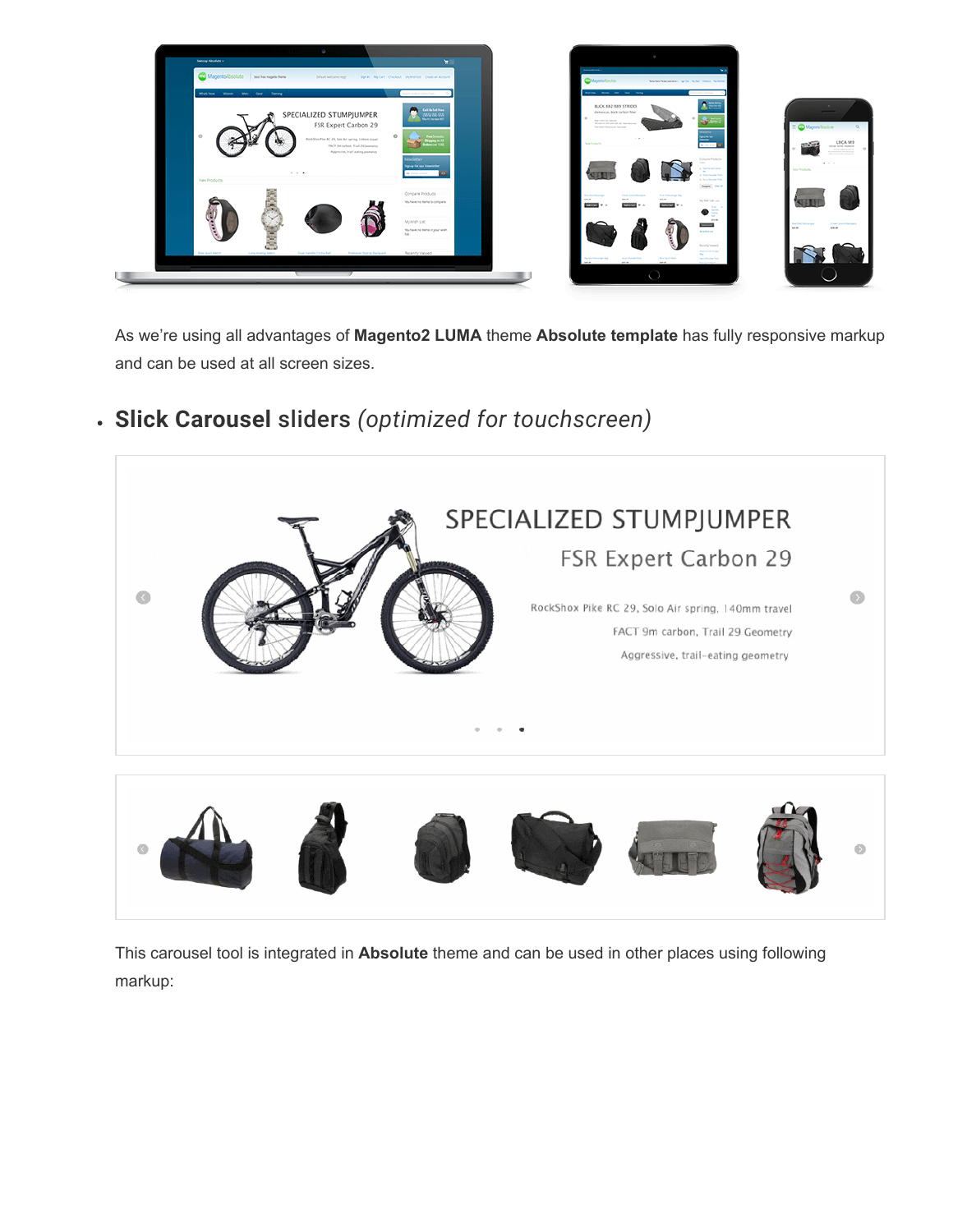```
<div data-mage-init='{"slick": {"slidesToShow": 4, "slidesToScroll": 1, "dots": true,
"autoplay": true, "variableWidth": true}}'>
    <div style="margin-right: 10px"><img src="http://placehold.it/350x150" alt=""/></div>
    <div style="margin-right: 10px"><img src="http://placehold.it/150x150" alt=""/></div>
    <div style="margin-right: 10px"><img src="http://placehold.it/300x150" alt=""/></div>
    <div style="margin-right: 10px"><img src="http://placehold.it/450x150" alt=""/></div>
    <div style="margin-right: 10px"><img src="http://placehold.it/250x150" alt=""/></div>
    <div style="margin-right: 10px"><img src="http://placehold.it/350x150" alt=""/></div>
</div>
```
See the list of available options at slick's carousel [official site](http://kenwheeler.github.io/slick/#settings)

#### Side banners with **newsletter** block



- First two **banners** are added in homepage\_callout static block and can be easily changed or modified
- **Newsletter** is added using default **magento** block. Can be turned off in

Content > Pages > home > Design by removing line:

<block class="Magento\Newsletter\Block\Subscribe" name="form.subscribe.right" as="subscribe\_right" template="subscribe\_right.phtml"/>

#### **New products** block on homepage

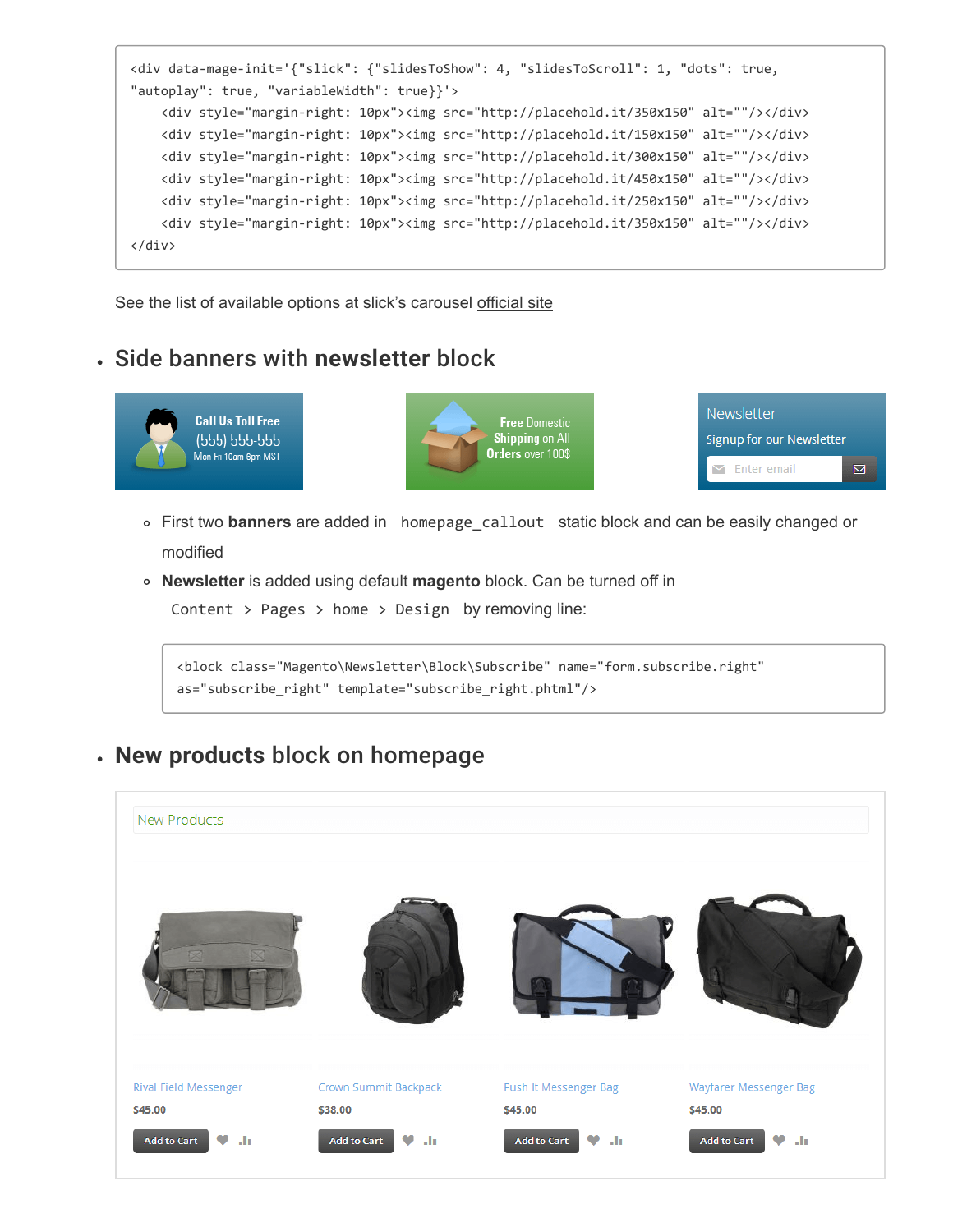**Products quantity** in this block is controlled by homepage widget parameter products\_count="8"

#### Using of **FontAwesome** icons



We included **[Font Awesome](http://fontawesome.io/icons/)** icons pack that won't make extra queries to server. You can use more then **600 icons**.

#### **1-click** [installation](http://docs.swissuplabs.com/m2/themes/absolute/installation/#setup-configuration-and-theme-content)

#### Backend user friendly **theme editor**

#### Go to

Admin > Stores > Configuration > Swissup > Swissup Themes Editor > Absolute Theme and find following interface:

| <b>SWISSUP THEMES</b><br><b>EDITOR</b> | $\sim$       |                                                               | Footer Additional (.page-footer .footer-additional) |                     |
|----------------------------------------|--------------|---------------------------------------------------------------|-----------------------------------------------------|---------------------|
| <b>Absolute Theme</b>                  |              | <b>Top Border</b>                                             | 1px solid #398235                                   | <b>ISTORE VIEWI</b> |
| Argento Essence                        |              | <b>Bottom Border</b>                                          | 1px solid #398235                                   | <b>ISTORE VIEWI</b> |
| <b>SWISSUP</b>                         | $\checkmark$ | Store Switcher (.page-footer .footer.content .switcher-store) |                                                     |                     |
| <b>CUSTOMERS</b>                       | $\checkmark$ | <b>Background Color</b>                                       | #398235                                             | <b>ISTORE VIEWI</b> |

All listed sections parameters can be **easily changed**:

- **Background**
- **Footer**
- **Navigation**
- **Fonts**